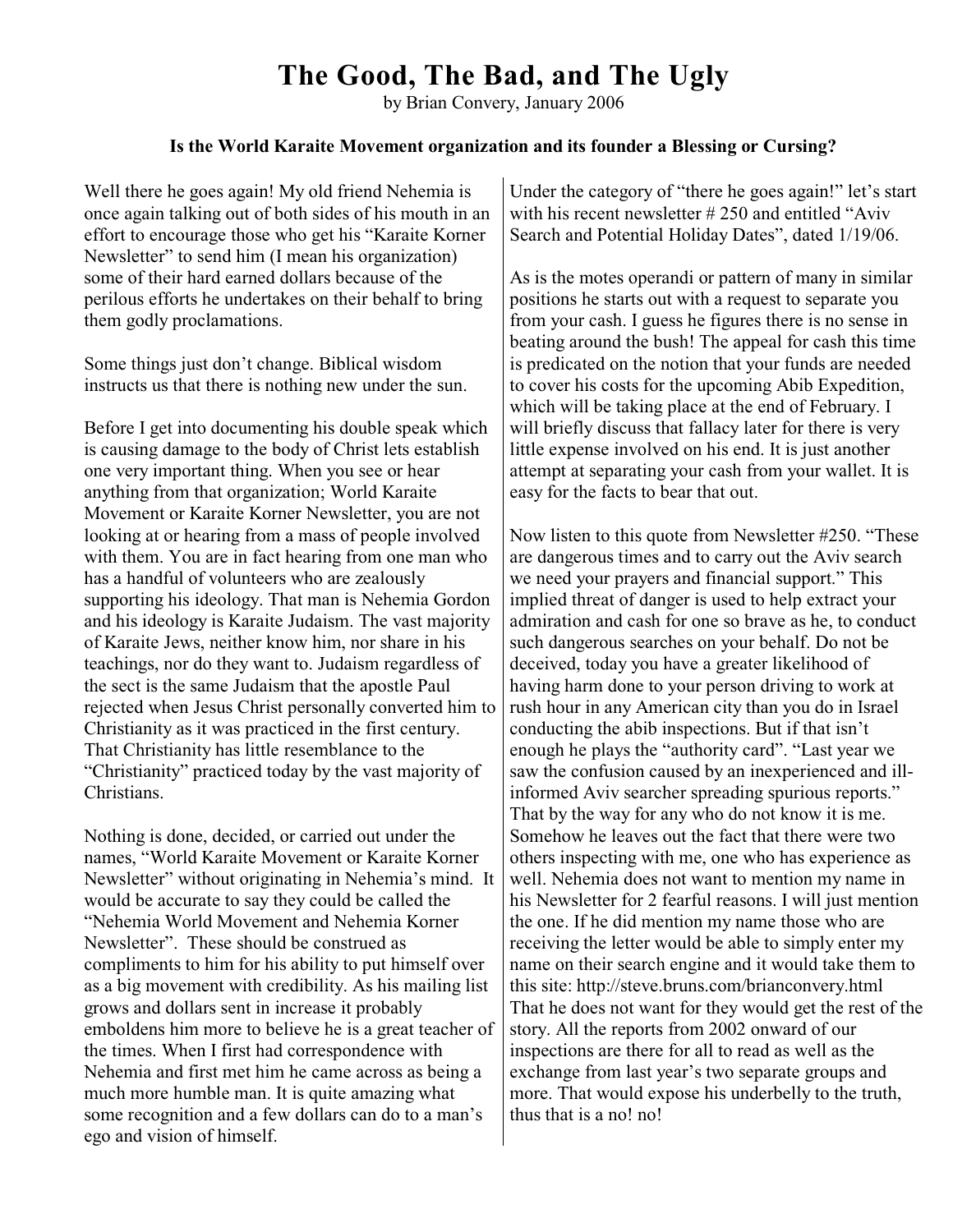As much as his two earlier quotes are whoppers the best and biggest is here to come. "The irony was that last year we also saw the most pronounced evidence of Aviv at the end of the 12th month in nearly two decades." Two real big ones here folks, which we will address shortly.

You can access his newsletters for the abib reports of the past at:

(**http://groups.yahoo.com/group/karaite\_korner\_ne ws/**) The particular newsletter he used for the abib report last year is #194 and is dated 3/8/05. "Large quantities of Aviv barley were found near Ein Mabua and smaller quantities near Alon Junction." Later on in the letter he says, "In light of this discovery, the New Moon on Friday March 11, 2005 will be the beginning of the coming biblical year."

Old Nehemia, (actually I should say young, for he isn't that old) went out on a limb here. No longer did Nehemia have the checks and balances surrounding him as he had in the past 3 years of inspections to curtail such things with reason and experience. His limb was about to break.

He also states in this newsletter the following. "The main Aviv Search, which will cover the Northern Negev and Jordan Valley regions will still be carried out on March 10-11."

Nehemia's early declaration of the start of the year was probably an attempt to beat us, the other inspectors not participating with him to the punch. As a result Nehemia broke many of the rules and guidelines we had set up and followed the previous 3 years as a group, as well as some of his own personal ones. One of his personal ones was not to go out as a group to make the inspections until two days prior to the first availability of spotting the new moon. Nehemia would always insist that those attending be sequestered into a room to review teachings on the subject. That changed in 2005. He says he brought the class out for a field trip to Alon Junction. Lo and behold they found aviv barley. A short trip down the road to the grotto in Ein Mabua they find it again. None of this is a coincidence folks. Nehemia inspected these sites on the previous Sunday and planned the whole chance happening. I know this because when he called me (on the second day into our inspections) he told me he had been there

then. That was after he calmed down from screaming at me and telling me it was my obligation to contact him when I land in Israel. Now doesn't that speak volume's. Of course you can read about all that in our 2005 reports and follow-up. So why would he change stripes like that? The answer will get clearer if it isn't already.

His timing of the proclamation of the new year was not only made early before any other areas of the country where inspected by him and others, but also based on shoddy work and evidence of unacceptable barley. Once again you can read all about that in the 2005 reports.

For arguments sake, let's say they were acceptable just to illustrate a point. Would these constitute enough evidence to declare the start of the harvests in the agricultural areas of Israel? Keep in mind Ein Mabua and Alon Junction are not harvestable fields in agricultural areas and never have been. In the prior 3 years searches we had operated under the premise and guideline that we needed to find fields in at least two of the agricultural areas of the country, which would be ready for harvest within the middle of the upcoming month. Actually Nehemia wanted to find them in that state by the end of the 12th month. We all operated under this guideline. Nehemia actually taught on his web site that in fact this is how ancient Karaites functioned. You can reach that instruction at; **http://Karaite- korner.org/ancient\_abib\_reports. shtml**. Oh that's right, it isn't there anymore. A sign comes up saying it has been removed. That actually took place shortly after he was confronted with this by other experienced inspectors who were not present in 2005. Don't fret however for I will quote part of it for you. "In Medieval Karaite discussions of the Abib, it is emphasized that the barley must not only appear in a certain form but must also appear in a large quantity to fulfill such verses as Lev 23,10 you will bring the sheaf of the beginning of your harvest [i.e. the barley has to be Abib in large enough quantities so that it can be harvested on the morrow after the Sabbath during Hag HaMatzot]. It was generally agreed that the barley must be Abib in a majority of fields and in each field a majority of the stalks must be Abib".

Yes, he was caught with his pants down and moved to contain the damage. He was so desperate to find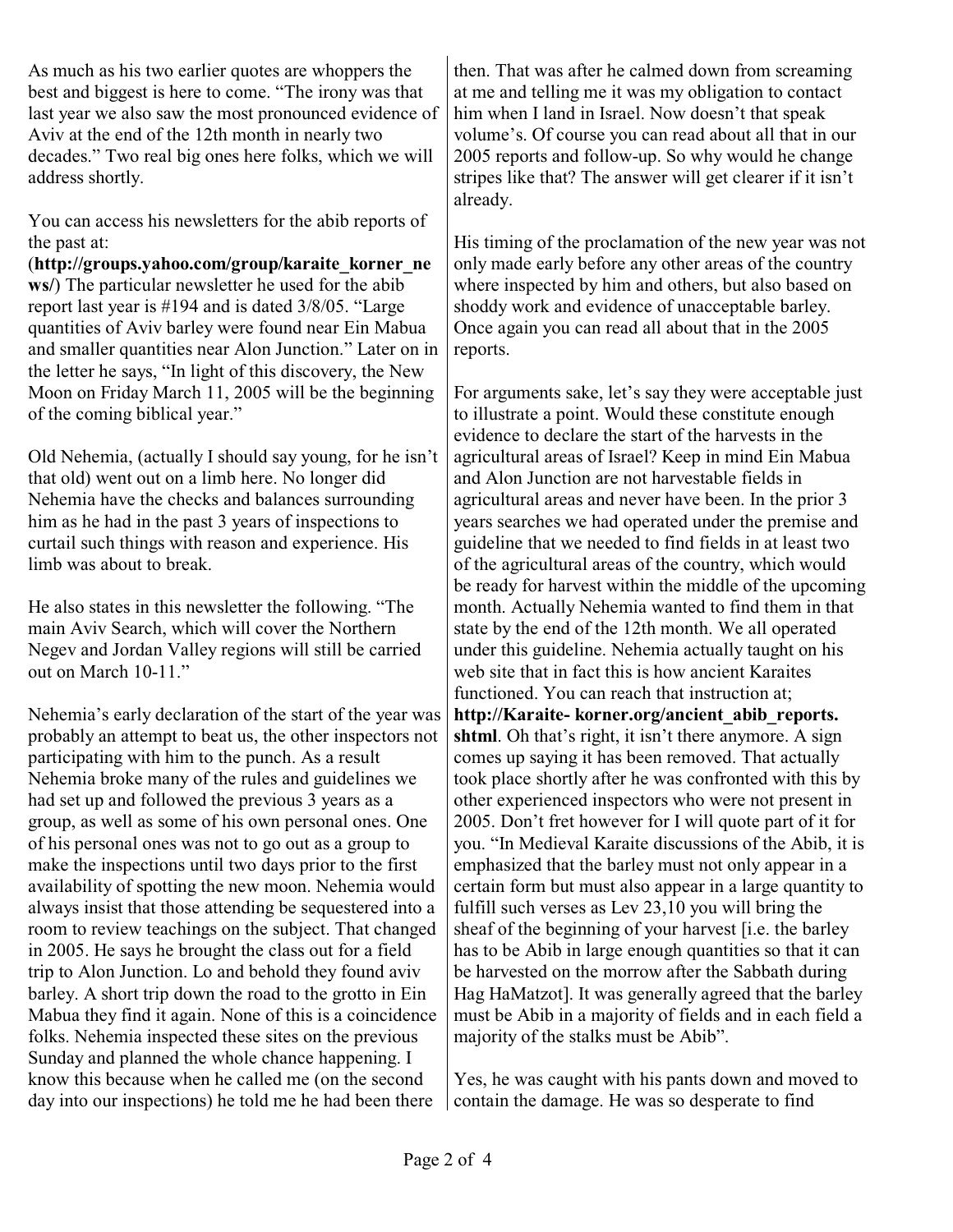further evidence to support his erroneous proclamation that he actually went into Gaza to try and find any supporting barley stalks. This is an area he would not go into on the 3 prior searches for fear of the Palestinians. Not only did he and his students not find abib there, they didn't find it anywhere else in Israel as well. The reason is simple as our reports explain. There wasn't anything remotely close to being aviv for it was still the dead of winter there. His actions to remove the article he had pushed as historical evidence as to searching for abib to declare the start of the year is very transparent. It was nothing short of a slight of hand. To his disbelief many Christians who follow the reports discounted this deceptive move and the reasons for it. The gravy train was still alive and flowing.

Now lets look at one of the big ones.

"The irony was that last year we also saw the most pronounced evidence of Aviv at the end of the 12th month in nearly two decades." That would mean that 2005 inspections produced more fields of barley in a state of "aviv" than in any previous year. Keep in mind he makes his proclamation from 2 areas a short distance apart on the slopes of the Judean Desert, which he claims are harvestable fields. Lets let him tell us in his own words if this is a whopper or not. Lets go to his 2002 and 2004 reports. For 2002 those would be #97 and #98.

(**http://groups.yahoo.com/group/karaite\_korner\_ne ws/messages/97**). In his own words he tells us aviv barley was found everywhere we went. To get even more info on the trip read our 2002 report on this site. Over 70% of all the fields we inspected were aviv. That's a lot of aviv barley. We found it in the Northern Negev, Jordan Valley, Judean Hills and all around Jerusalem even on the slopes of Mt Zion. That's all in the written record.

Now turn to the 2004 report from Nehemia. It is newsletter #154. "During a two-day search on March 21-22, 2004 fields of Aviv Barley were found in the Jordan Valley and Northern Negev in Israel" Read the rest for yourself. Even in 2004 we found it in multiple agricultural areas, which allowed us to make a very clear biblical decision just like in 2002. In 2002 there was even much more barley in a state of abib than in 2004. Many have asked themselves why would he contradict his own written testimony so blatantly? You | the case in 2003. In 2002 Nehemia had rented the

be the judge yourself.

We are not finished yet. In his recent newsletter he claims to have been inspecting barley in Israel for "nearly two decades". I am not the best at math but that means 20 years to me. Now is that correct? Has he been doing so for nearly 20 years? That isn't what he told me. He spoke of inspections starting in the 90's and then they were only frail attempts, one of which he used wheat thinking it was barley. I can easily understand how he would have done that. I wonder if this attempt at trying to establish his inspection authority at nearly 20 years has anything to do with the fact that brethren have recently come forward who live in Israel and who have been inspecting the barley since the early 1980's to set their calendar.

Once again you be the judge.

It is very apparent that something has changed. In the beginning I had a tremendous amount of respect for Nehemia as my writings attest to.

The members of the body of Christ who have been conducting these inspections for the last 4 years have no preset agenda's and are not looking for recognition or money. We conduct these inspections as a service to that body. Each year we fully wait for God to show us His desire. It is no different than waiting to see our Messiah return as He promised us. We work together for this end.

As for the expense side of this issue let me fill you all in. Anything outside of what would be normal daily expenditures exists only for those who are traveling to Israel. They have airfares, lodging, transportation, etc., to deal with. That can cost big bucks. For those residing in Israel there is very little expense outside of gas and a few days off work. There is no need to send cash to "offset" expenses of this inspection to those living there for they are not spending any amounts of money, at least they shouldn't be.

On our first expedition in 2002 we had all the expenses I mentioned a moment ago plus a \$500 dollar participation fee. I know we Christians paid it anyway. As well, many Christians who did not participate sent lots of money. I know many of them. The same was